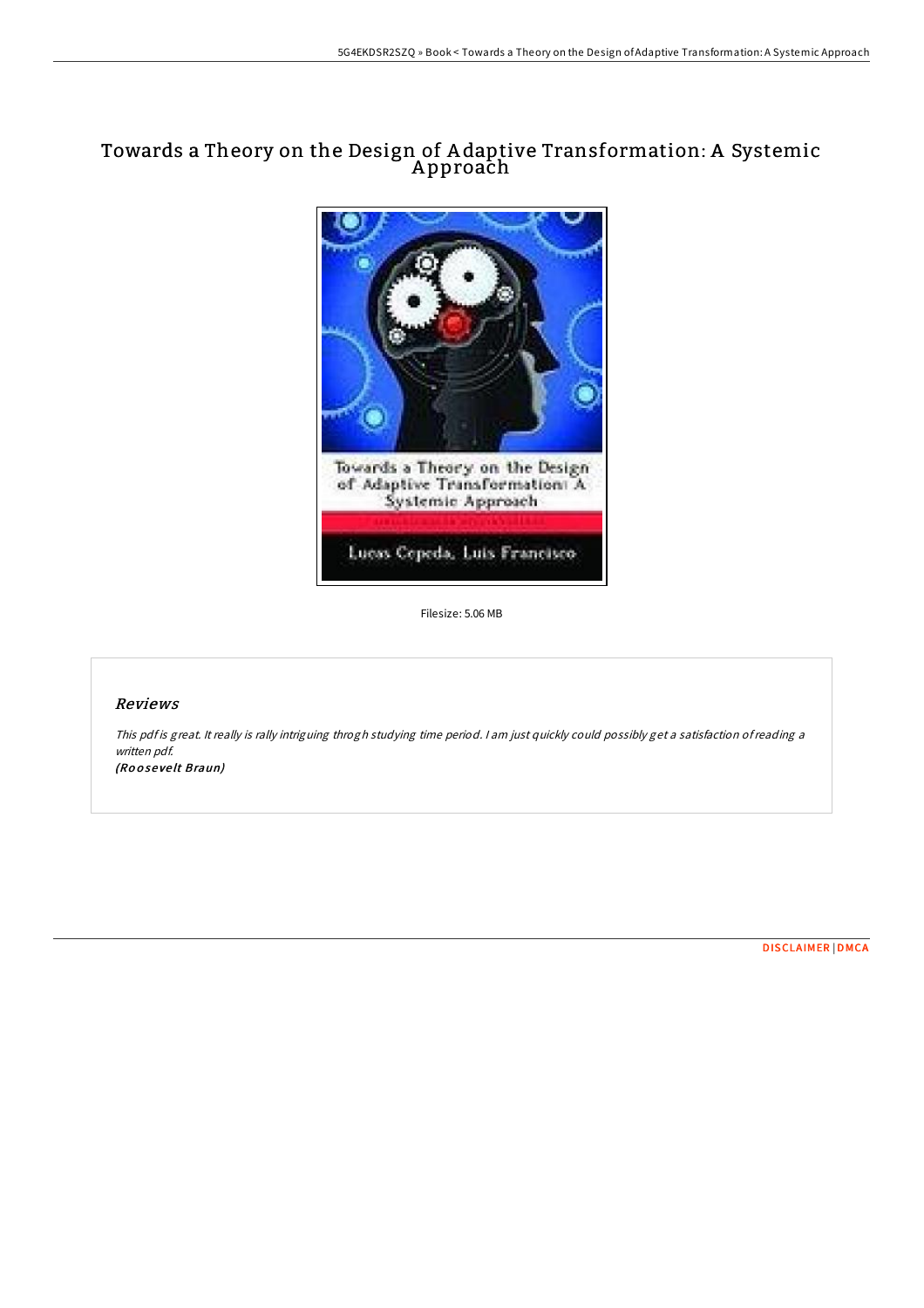## TOWARDS A THEORY ON THE DESIGN OF ADAPTIVE TRANSFORMATION: A SYSTEMIC APPROACH



To get Towards a Theory on the Design of Adaptive Transformation: A Systemic Approach PDF, make sure you refer to the web link below and download the ebook or gain access to other information which might be related to TOWARDS A THEORY ON THE DESIGN OF ADAPTIVE TRANSFORMATION: A SYSTEMIC APPROACH book.

Biblioscholar Nov 2012, 2012. Taschenbuch. Book Condition: Neu. 246x189x5 mm. This item is printed on demand - Print on Demand Neuware - This work proposes a novel approach to military transformation, 'Adaptive Transformation,'; that accounts for an inescapable reality in the current and future operational environment: uncertainty. Military planners and decision makers have to face long-term, evolutionary, and transformational changes under two major premises. First, military transformation needs to be conceptualized as a continuously evolving, self-adapting process. Second, the terms that define its desired end state need revision, as the quest for an unequivocal, well-defined end state can derail the process. 'Adaptive Transformation'; benefits from complex systems theory and principles of the Art of Design. A systemic approach to tackle military transformation through the lens of complexity offers a useful intellectual approach to address transformational issues. Moreover, the Art of Design provides a methodology that seems ideally suited to tackling the complex, ill-defined problems that military transformation embodies. A theory on the design of military transformation helps address the military planner's dilemma. An 'Adaptive Transformation Cycle' ;, based on four cognitive spaces, encompasses at the institutional level the inner 'Adaption Cycle'; that functions at the operational level. Both processes are complementary and self-reinforcing in nature, with the former providing a higher level of adaptation informed by design. The fourth cognitive space, the 'engagement space,'; gives meaning to this construct, as it represents the institution's ongoing physical and cognitive interaction with the environment. This research ends with several conclusions on the application of complexity theory and the Art of Design to military transformation, and some recommendations for military planners involved in transformational issues. Adaptive Transformation is the proposed intellectual and operational approach to adequately address Armed Forces'; evolution in the 21st century. 78 pp. Englisch.

 $\mathbb{P}$ Read Towards a Theory on the Design of Adaptive Transfo[rmatio](http://almighty24.tech/towards-a-theory-on-the-design-of-adaptive-trans-1.html)n: A Systemic Approach Online ⊕ Download PDF Towards a Theory on the Design of Adaptive Transfo[rmatio](http://almighty24.tech/towards-a-theory-on-the-design-of-adaptive-trans-1.html)n: A Systemic Approach